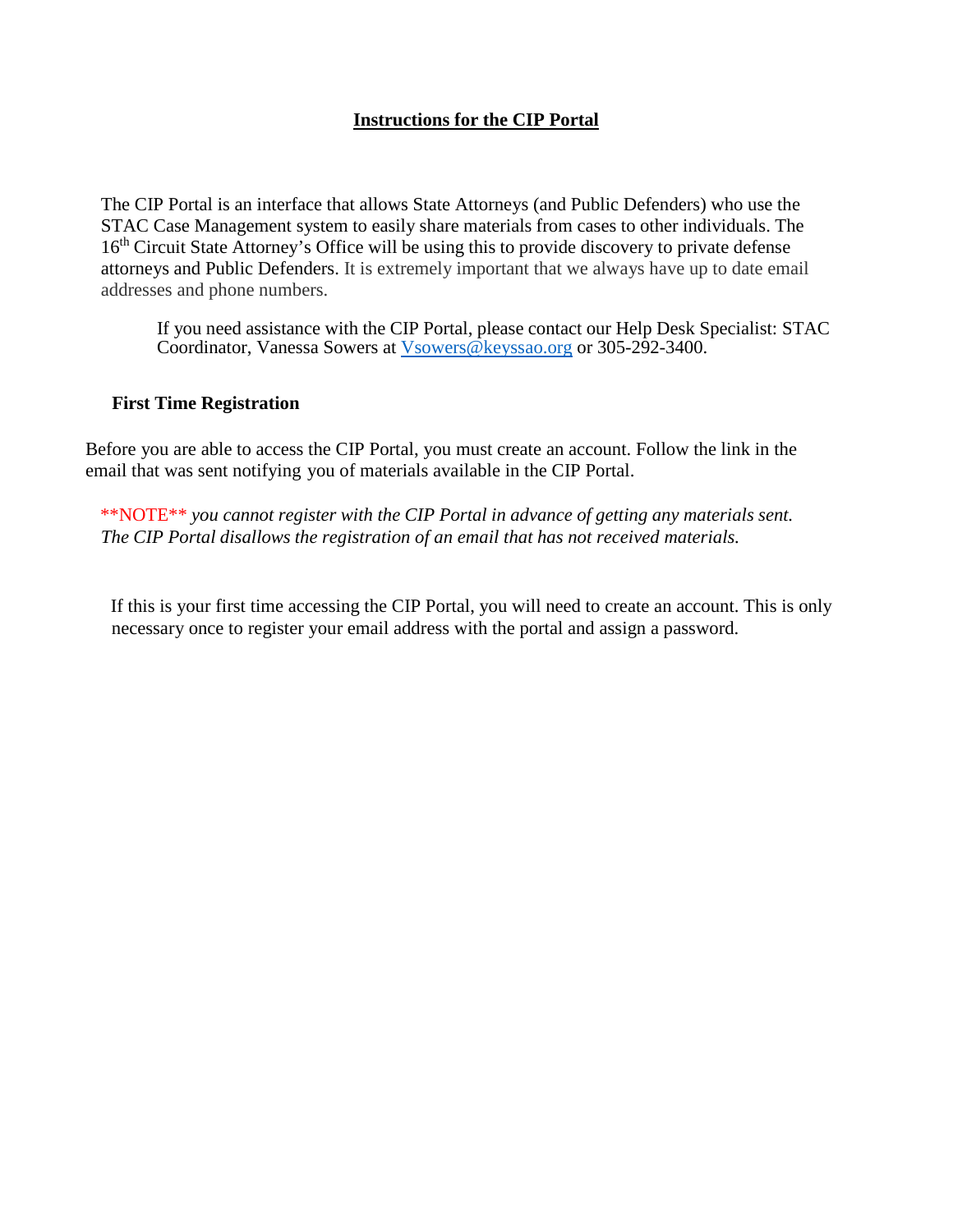| From the Log In screen, Click the link to "Create an |                                                                                     | Log In                                                                                                                      |  |  |  |  |  |  |  |  |
|------------------------------------------------------|-------------------------------------------------------------------------------------|-----------------------------------------------------------------------------------------------------------------------------|--|--|--|--|--|--|--|--|
| account"                                             |                                                                                     | Username or Email                                                                                                           |  |  |  |  |  |  |  |  |
|                                                      |                                                                                     | Password                                                                                                                    |  |  |  |  |  |  |  |  |
|                                                      |                                                                                     | Remember Me<br>#3 Login                                                                                                     |  |  |  |  |  |  |  |  |
|                                                      |                                                                                     |                                                                                                                             |  |  |  |  |  |  |  |  |
|                                                      |                                                                                     | Received a new file and don't have an account ? Create an account<br>I forgot my password                                   |  |  |  |  |  |  |  |  |
|                                                      |                                                                                     |                                                                                                                             |  |  |  |  |  |  |  |  |
|                                                      |                                                                                     | I'm not a robot                                                                                                             |  |  |  |  |  |  |  |  |
|                                                      |                                                                                     |                                                                                                                             |  |  |  |  |  |  |  |  |
|                                                      |                                                                                     | C Copyright 2019 Computer Information and Planning, Inc. All rights reserved.                                               |  |  |  |  |  |  |  |  |
|                                                      | New user registration                                                               |                                                                                                                             |  |  |  |  |  |  |  |  |
|                                                      | Username                                                                            |                                                                                                                             |  |  |  |  |  |  |  |  |
| From the New user                                    |                                                                                     |                                                                                                                             |  |  |  |  |  |  |  |  |
| screen, enter a                                      | You can choose any username you want as long it is available<br>Email               |                                                                                                                             |  |  |  |  |  |  |  |  |
| username of your                                     |                                                                                     |                                                                                                                             |  |  |  |  |  |  |  |  |
| choosing. Enter the<br>email address to which        | The email address above must be the same one the portal sent<br>the notification to |                                                                                                                             |  |  |  |  |  |  |  |  |
| the email with the link                              | Password                                                                            |                                                                                                                             |  |  |  |  |  |  |  |  |
| was sent. Type in a                                  |                                                                                     |                                                                                                                             |  |  |  |  |  |  |  |  |
| password and confirm<br>the password followed        | Confirm Password                                                                    |                                                                                                                             |  |  |  |  |  |  |  |  |
| by pressing register.                                |                                                                                     |                                                                                                                             |  |  |  |  |  |  |  |  |
|                                                      | Register<br>Go back to login page                                                   |                                                                                                                             |  |  |  |  |  |  |  |  |
|                                                      |                                                                                     |                                                                                                                             |  |  |  |  |  |  |  |  |
| You will receive a confirmation email. Following the |                                                                                     | Confirm your account - CIP Portal Inbox x<br>ē                                                                              |  |  |  |  |  |  |  |  |
| link to confirm your account and complete the        |                                                                                     |                                                                                                                             |  |  |  |  |  |  |  |  |
| registration process.                                |                                                                                     | CIP Portal <portal@cipiemail.net><br/>10:38 AM (0 minutes ago)<br/>to me <math>\sim</math></portal@cipiemail.net>           |  |  |  |  |  |  |  |  |
|                                                      |                                                                                     | Hello,                                                                                                                      |  |  |  |  |  |  |  |  |
|                                                      |                                                                                     | Please click on the link below to activate your CIP Portal account:                                                         |  |  |  |  |  |  |  |  |
|                                                      |                                                                                     | https://portal.cipi.net/Account/ConfirmEmail?email=kbtestcipport@gmail.com&<br>confirmationCode=CfDJ8DAo8k1QUpNKsZ2uMrNapv% |  |  |  |  |  |  |  |  |
|                                                      |                                                                                     | 2BEOIaoVQnO9Vd5i7BhwoVJeOtSrL9FdiKuBYfVIgg3w%                                                                               |  |  |  |  |  |  |  |  |
|                                                      |                                                                                     | 2FrdXscEpWQ1hnEhbigm0ZODCLNCGNHD%2BvKyThzI0VgFEVnx6xNY%<br>2BOvnh1IRObQZcihZY27N%2FF5s10BYr1D3TqExlMrkov6Vlv1ah             |  |  |  |  |  |  |  |  |
|                                                      |                                                                                     | QxszFJ3IOhuPVN8KVb7VyM3UcJcMJDIn9NGmh3UD6BND3oq0Cc%3D                                                                       |  |  |  |  |  |  |  |  |
|                                                      |                                                                                     | For security reasons this link will expire in 20 minutes.                                                                   |  |  |  |  |  |  |  |  |

## **Using the CIP Portal**

Once you have your username and password, login to the portal. Make sure that you click the I'm not a Robot verification box to log in.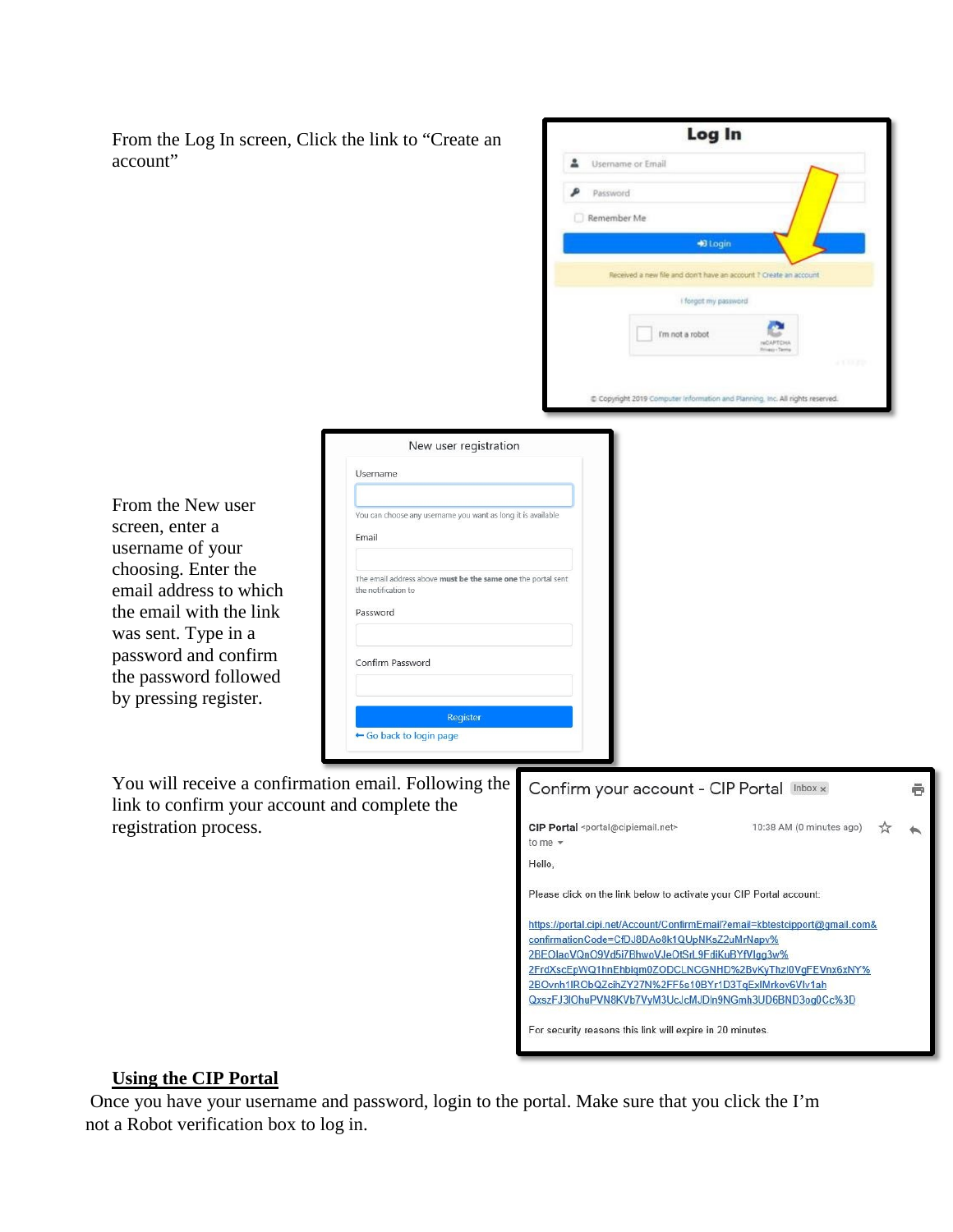| Log in to CIP Portal                                                |                              |
|---------------------------------------------------------------------|------------------------------|
| Email or Username:                                                  |                              |
| testuser                                                            |                              |
| Password:                                                           |                              |
|                                                                     |                              |
| Remember me                                                         |                              |
| $\rightarrow$ Log in                                                |                              |
| Received a new link and don't have an account? Create an<br>account |                              |
| I forgot my password                                                | $v$ 1.38.0.0                 |
| I'm not a robot                                                     | reCAPTCHA<br>Privacy - Terms |

Once you have signed in, you will see the CIP Portal Main Screen and you will be on the Files List.

| <b>CIP Portal</b>           |                                             |             | Find cases by number or defendant name |                                                            |                                            |             |     | $\alpha$              | $^{\circ}$                       | $\circ$            |  |
|-----------------------------|---------------------------------------------|-------------|----------------------------------------|------------------------------------------------------------|--------------------------------------------|-------------|-----|-----------------------|----------------------------------|--------------------|--|
| <b>N</b> Dashboard          | $T$ Files $\sim$<br>上 Download              |             |                                        | Judicial                                                   |                                            |             |     |                       | Document, case number or defenda |                    |  |
| $\blacktriangleright$ Cases |                                             |             |                                        | Circuit                                                    |                                            |             |     |                       |                                  | 축 Collaborators 2  |  |
| <b>B</b> Files              | C 442017CF003001000APK                      | Boop, Betty | CASE (aim D)                           | State<br>Attorney's                                        | 2022/3/14<br>09:56 (Expires                | <b>12KB</b> | No. | L≛.<br>$\bullet$      |                                  | + New collaborator |  |
| <b>E</b> Forms              |                                             |             |                                        | Office, 16th<br>Judicial<br>Circuit                        | in 19 days)                                |             |     |                       |                                  |                    |  |
|                             | 441950CF066666000APK                        | Boop, Betty | DISCOVERY (jpg)                        | State<br>Attorney's<br>Office, 16th<br>Judicial<br>Circuit | 2022/3/14<br>09:56 [Expires<br>in 19 days) | 1MB         | Yes | 主                     |                                  |                    |  |
|                             | $\Box$<br>441950CJ011155000BMR              | Boop, Betty | CASE (pdf) D                           | State<br>Attorney's<br>Office, 16th<br>Judicial<br>Circuit | 2022/3/14<br>09:56 [Expires<br>in 19 days) | 214KB       | Yes | $\bullet$<br><b>A</b> |                                  |                    |  |
|                             | 441950CJ011155000BMR                        | Boop, Betty | CASE (Jpg) E                           | State<br>Attorney's<br>Office, 16th<br>Judicial<br>Circuit | 2022/3/14<br>09:56 [Expires<br>in 19 days! | 1MB         | Yes |                       |                                  |                    |  |
|                             | Showing 1 to 5 of 5 entries 0 selected rows |             |                                        |                                                            |                                            |             |     | Next<br>Previous 1    |                                  |                    |  |

From this screen, you can select files for download.

| CIP Portal         |                                                                              | Find causs by number or definidant name |                            |                                                       |                                              |            |              | $\alpha$                       | $\circ$<br>$2 -$<br>ø.               |
|--------------------|------------------------------------------------------------------------------|-----------------------------------------|----------------------------|-------------------------------------------------------|----------------------------------------------|------------|--------------|--------------------------------|--------------------------------------|
| <b>W</b> Deshboard | L Download Tilles                                                            |                                         |                            |                                                       |                                              |            |              |                                | Document, case number or defendant Q |
| $P$ Cales          | . You have a total of 2 field that haven't been downloaded across all cases. |                                         |                            |                                                       |                                              |            |              |                                | <b>O</b> Collaborators               |
| <b>B</b> Files     | . Download not completed 7 Click here                                        |                                         |                            |                                                       |                                              |            |              |                                | + New collaborator                   |
| <b>Gif</b> Forms   | Show 25 # entries                                                            |                                         |                            |                                                       |                                              |            |              |                                |                                      |
|                    | O connecte                                                                   | . Defordant                             | <b>Document</b>            | Aprecy                                                | Received on                                  | Tow.       | Downloaded:  |                                |                                      |
|                    | <b>OF ALTESCATA CITETIZOSAPIC</b>                                            | Boop, Betty                             | E-FILE DOCUMENTS (Jag) ED  | State Attorney's<br>Office, 16th Judicial<br>Circuit. | 2022/3/14 09:56<br><b>Service News</b>       | 10413      | $N\pi$       | $\bullet$ $\pm$                |                                      |
|                    | W ALCOHOLOGICAN                                                              | Boob, Betty                             | CASE (pon D)               | State Attorney's<br>Office: 10th Judicial<br>Circuit  | 2022/3/14 09:56<br><b>District In Nickel</b> | 1293       | No           | ●五                             |                                      |
|                    | D 441950CF06666000APK                                                        | Boop, Betty                             | DISCOVERY Upg @<br>,,,,,,, | State Attorney's<br>Office, 16th Judicial<br>Crout    | 2022/3/14 09:56<br>Signings in 14 days)      | 1M8        | Ves          | $\bullet$ $\pm$                |                                      |
|                    | D 441950CX011155000BMR                                                       | Boop, Betty                             | CASE (pin)                 | State Attorney's<br>Office 16th Judicial<br>Crout     | 2022/3/14 09:56<br>Stores in 19 days:        | 21483      | $V_{\rm IS}$ | $\bullet \quad \blacktriangle$ |                                      |
|                    | C 441950CJ011155000SMR                                                       | Boco, Betty                             | CASE case <b>25</b>        | State Attorney's<br>Office, 16th Judicial<br>Crost    | 2022/3/14 09:56<br>Bigines in 16 days)       | <b>1MB</b> | Yes          | $\bullet$ $\perp$              |                                      |
|                    | Showing 1 to 5 of 5 entries 2 selected rows                                  |                                         |                            |                                                       |                                              |            |              | Next-<br>Previous              |                                      |